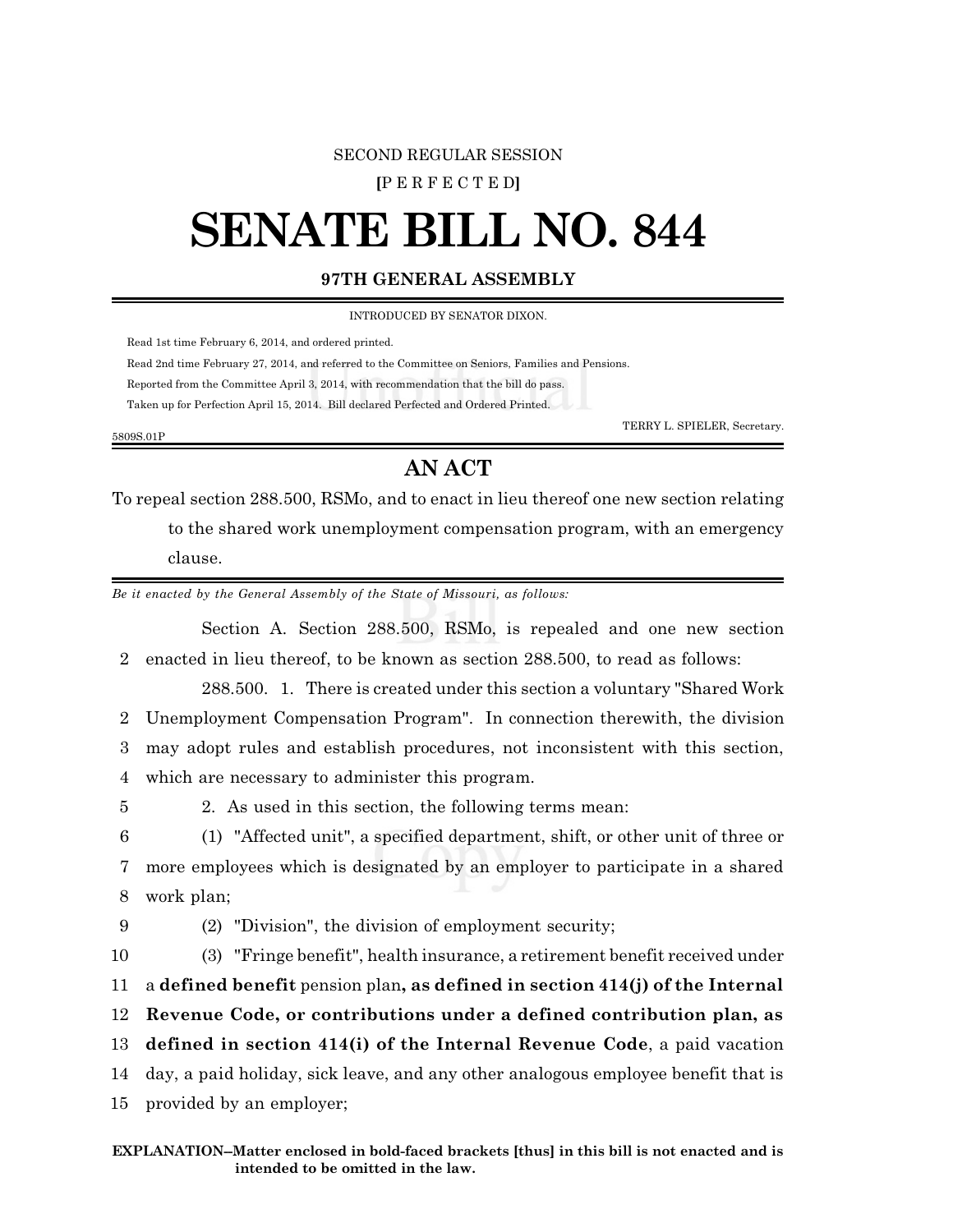(4) "Normal weekly hours of work", as to any individual, the lesser of forty hours or the average obtained by dividing the total number of hours worked per week in the preceding twelve-week period by the number twelve;

 (5) "Participating employee", an employee who works a reduced number of hours under a shared work plan;

 (6) "Participating employer", an employer who has a shared work plan in effect;

 (7) "Shared work benefit", an unemployment compensation benefit that is payable to an individual in an affected unit because the individual works reduced hours under an approved shared work plan;

 (8) "Shared work plan", a program for reducing unemployment under which employees who are members of an affected unit share the work remaining after a reduction in their normal weekly hours of work;

 (9) "Shared work unemployment compensation program", a program designed to reduce unemployment and stabilize the work force by allowing certain employees to collect unemployment compensation benefits if the employees share the work remaining after a reduction in the total number of hours of work and a corresponding reduction in wages.

 3. An employer who wishes to participate in the shared work unemployment compensation program established under this section shall submit a written shared work plan in a form acceptable to the division for approval. As a condition for approval by the division, a participating employer shall agree to furnish the division with reports relating to the operation of the shared work plan as requested by the division. The employer shall monitor and evaluate the operation of the established shared work plan as requested by the division and shall report the findings to the division.

4. The division may approve a shared work plan if:

 (1) The employer has filed all reports required to be filed under this chapter for all past and current periods and has paid all contributions due for all past and current periods;

 (2) The shared work plan applies to and identifies a specified affected unit;

 (3) The employees in the affected unit are identified by name and Social Security number;

 (4) The shared work plan reduces the normal weekly hours of work for an employee in the affected unit by not less than **[**twenty**] ten** percent and not more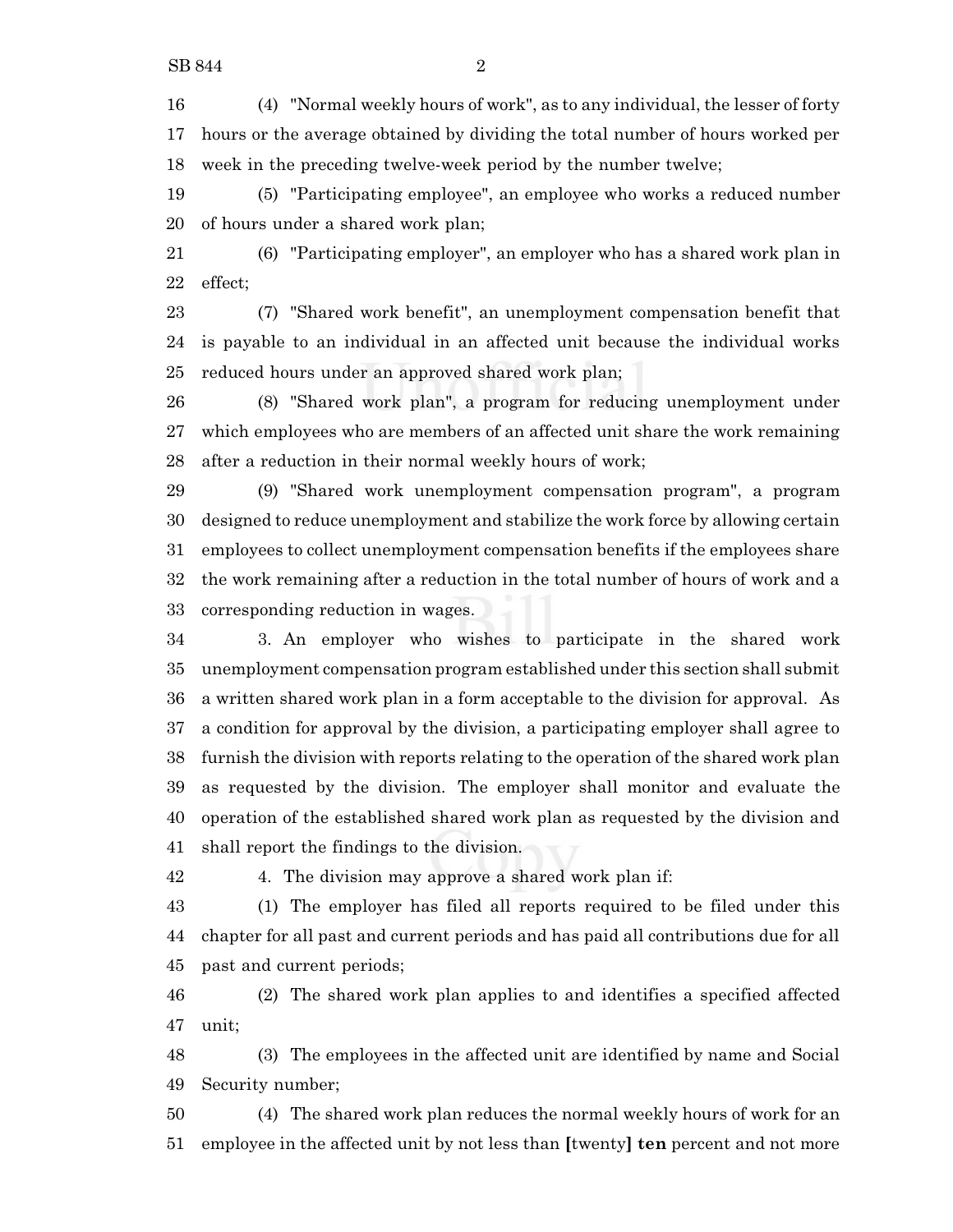than **[**forty**] sixty** percent;

 (5) The shared work plan applies to at least ten percent of the employees in the affected unit;

 (6) The **[**shared work plan describes the manner in which**] employer certifies that, if** the participating employer **[**treats the**] provides** fringe benefits **[**of each**], as defined in this section, to any** employee in the affected unit**, such benefits shall continue to be provided to employees participating in the shared work unemployment compensation program under the same terms and conditions as though the normal weekly hours of work had not been reduced or to the same extent as other employees not participating in the shared work unemployment compensation program**; **[**and**]**

 (7) The employer certifies that the implementation of a shared work plan and the resulting reduction in work hours is in lieu of **[**temporary**]** layoffs that would affect at least ten percent of the employees in the affected unit and that would result in an equivalent reduction in work hours**;**

 **(8) The shared work plan includes an estimate of the number of employees who would be laid off if the employer does not participate in the shared work unemployment compensation program;**

 **(9) The shared work plan describes the manner in which employees in the affected unit will be notified of the employer's participationinthe shared work unemployment compensation program. If the employer will not provide advance notice to the employees in the affected unit, the shared work plan must contain a statement explaining why it is not feasible to provide advance notice;**

 **(10) The employer certifies that participation in the shared work plan and its implementation is consistent with the employer's obligation under applicable federal and state laws; and**

 **(11) The shared work plan includes any other provision that the United States Secretary of Labor determines to be appropriate for the purpose of a shared work unemployment compensation program**.

 5. If any of the employees who participate in a shared work plan under this section are covered by a collective bargaining agreement, the shared work plan shall be approved in writing by the collective bargaining agent.

 6. No shared work plan which will subsidize seasonal employers during the off-season **[**or subsidize employers, at least fifty percent of the employees of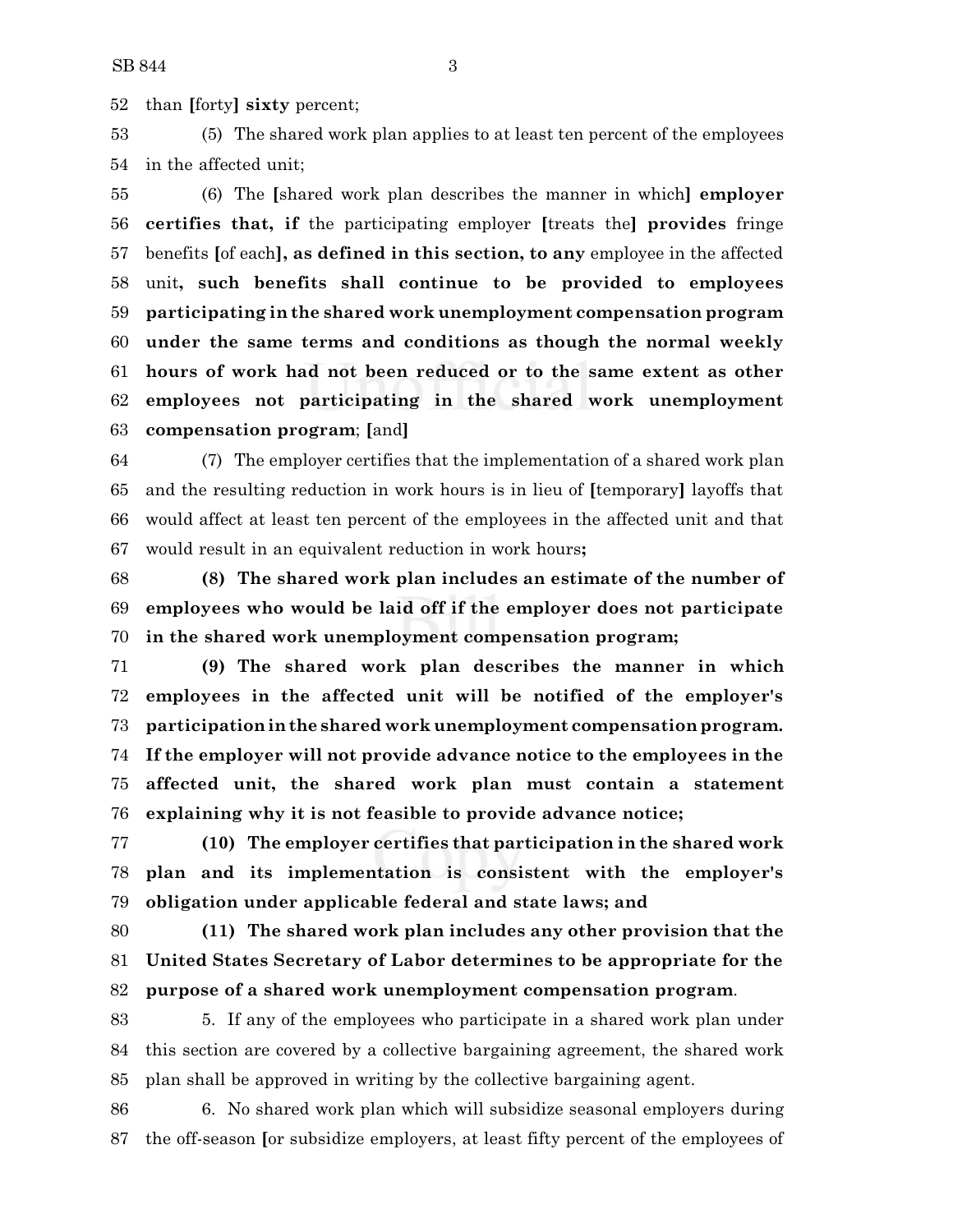which have normal weekly hours of work equaling thirty-two hours or less,**]** shall be approved by the division. No shared work plan benefits will be initiated when the reduced hours coincide with holiday earnings already committed to be paid by the employer. Shared work plan benefits may not be denied in any week containing a holiday for which holiday earnings are committed to be paid by the employer unless the shared work benefits to be paid are for the same hours in the same day as the holiday earnings.

 7. The division shall approve or deny a shared work plan not later than the thirtieth day after the day on which the shared work plan is received by the division. The division shall approve or deny a plan in writing. If the division denies a plan, the division shall notify the employer of the reasons for the denial. Approval or denial of a plan by the division shall be final and such determination shall be subject to review in the manner otherwise provided by law. If approval of a plan is denied by the division, the employer may submit a new plan to the division for consideration no sooner than forty-five calendar days following the date on which the division disapproved the employer's previously submitted plan.

 8. The division may revoke approval of a shared work plan and terminate the plan if it determines that the shared work plan is not being executed according to the terms and intent of the shared work unemployment compensation program, or if it is determined by the division that the approval of the shared work plan was based, in whole or in part, upon information contained in the plan which was either false or substantially misleading.

 9. Each shared work plan approved by the division shall become effective on the first day of the week in which it is approved by the division or on a later date as specified in the shared work plan. Each shared work plan approved by the division shall expire on the last day of the twelfth full calendar month after the effective date of such shared work plan.

 10. An employer may modify a shared work plan created under this section to meet changed conditions if the modification conforms to the basic provisions of the shared work plan as originally approved by the division. The employer shall report the changes made to the plan in writing to the division at least seven days before implementing such changes. The division shall reevaluate the shared work plan and may approve the modified shared work plan if it meets the requirements for approval under subsection 4 of this section. The approval of a modified shared work plan shall not, under any circumstances, affect the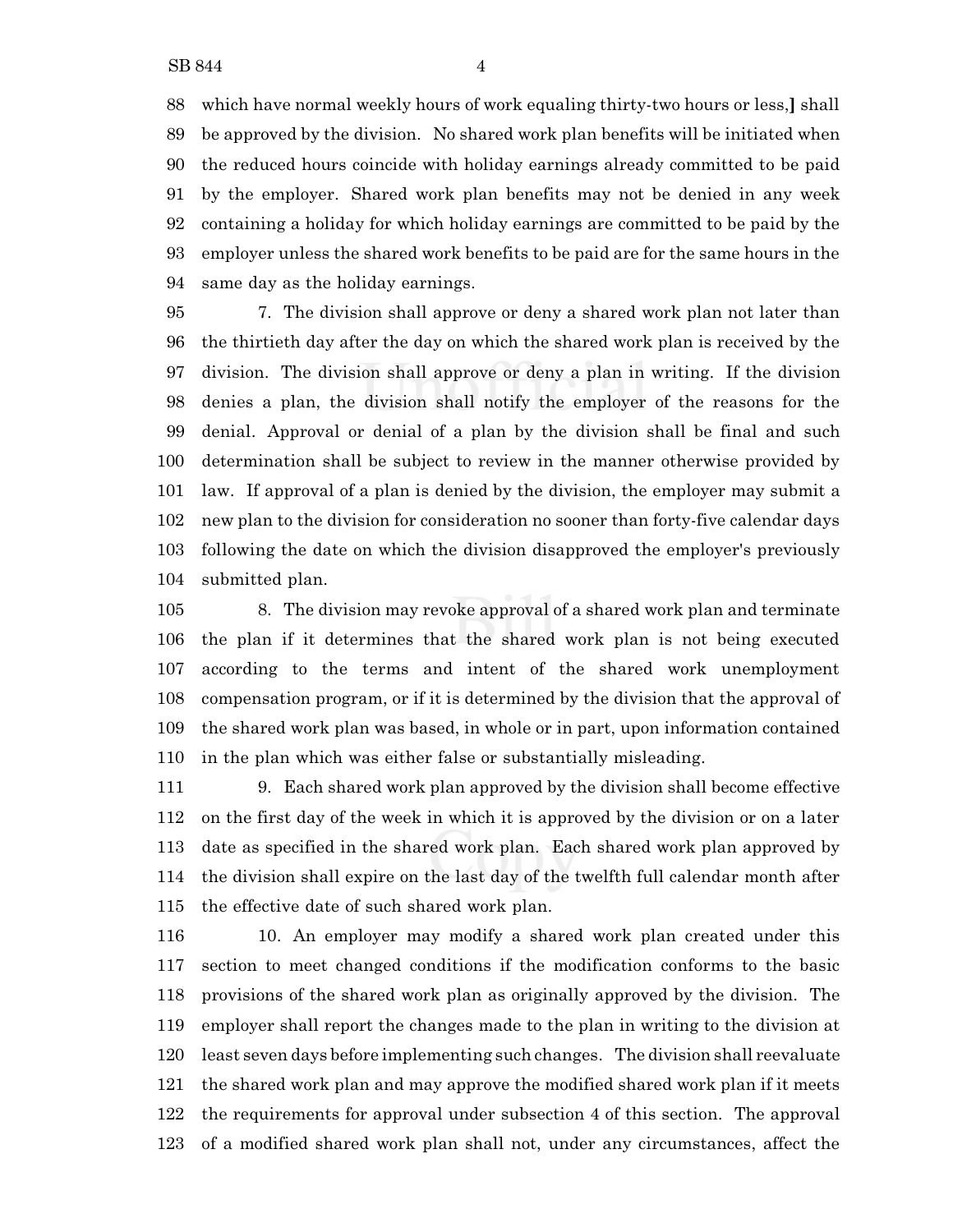expiration date originally set for the shared work plan. If modifications cause the shared work plan to fail to meet the requirements for approval, the division shall deny approval of the modifications as provided in subsection 7 of this section.

 11. Notwithstanding any other provisions of this chapter, an individual is unemployed for the purposes of this section in any week in which the individual, as an employee in an affected unit, works less than his normal weekly hours of work in accordance with an approved shared work plan in effect for that week.

 12. An individual who is otherwise entitled to receive regular unemployment insurance benefits under this chapter shall be eligible to receive shared work benefits with respect to any week in which the division finds that: (1) The individual is employed as a member of an affected unit subject to a shared work plan that was approved before the week in question and is in effect

for that week;

 (2) Notwithstanding the provisions of subdivision (2) of subsection 1 of section 288.040, the individual is able to work**[**,**] and** available for **[**work and works all available**] his or her normal** hours **of work** with the participating employer;

 (3) The individual's normal weekly hours of work have been reduced by at least **[**twenty**] ten** percent but not more than **[**forty**] sixty** percent, with a corresponding reduction in wages; and

 (4) The individual has served a waiting week as defined in section 288.030.

 13. A waiting week served under the provisions of subdivision (3) of subsection 1 of section 288.040 shall serve to meet the requirements of subdivision (4) of subsection 12 of this section and a waiting week served under the provisions of subdivision (4) of subsection 12 of this section shall serve to meet the requirements of section 288.040. Notwithstanding any other provisions of this chapter, an individual who files a new initial claim during the pendency of the twelve-month period in which a shared work plan is in effect shall serve a waiting week whether or not the individual has served a waiting week under this subsection.

 14. The division shall not deny shared work benefits for any week to an otherwise eligible individual by reason of the application of any provision of this chapter that relates to availability for work, active search for work, **[**or**]** refusal to apply for or accept work with an employer other than the participating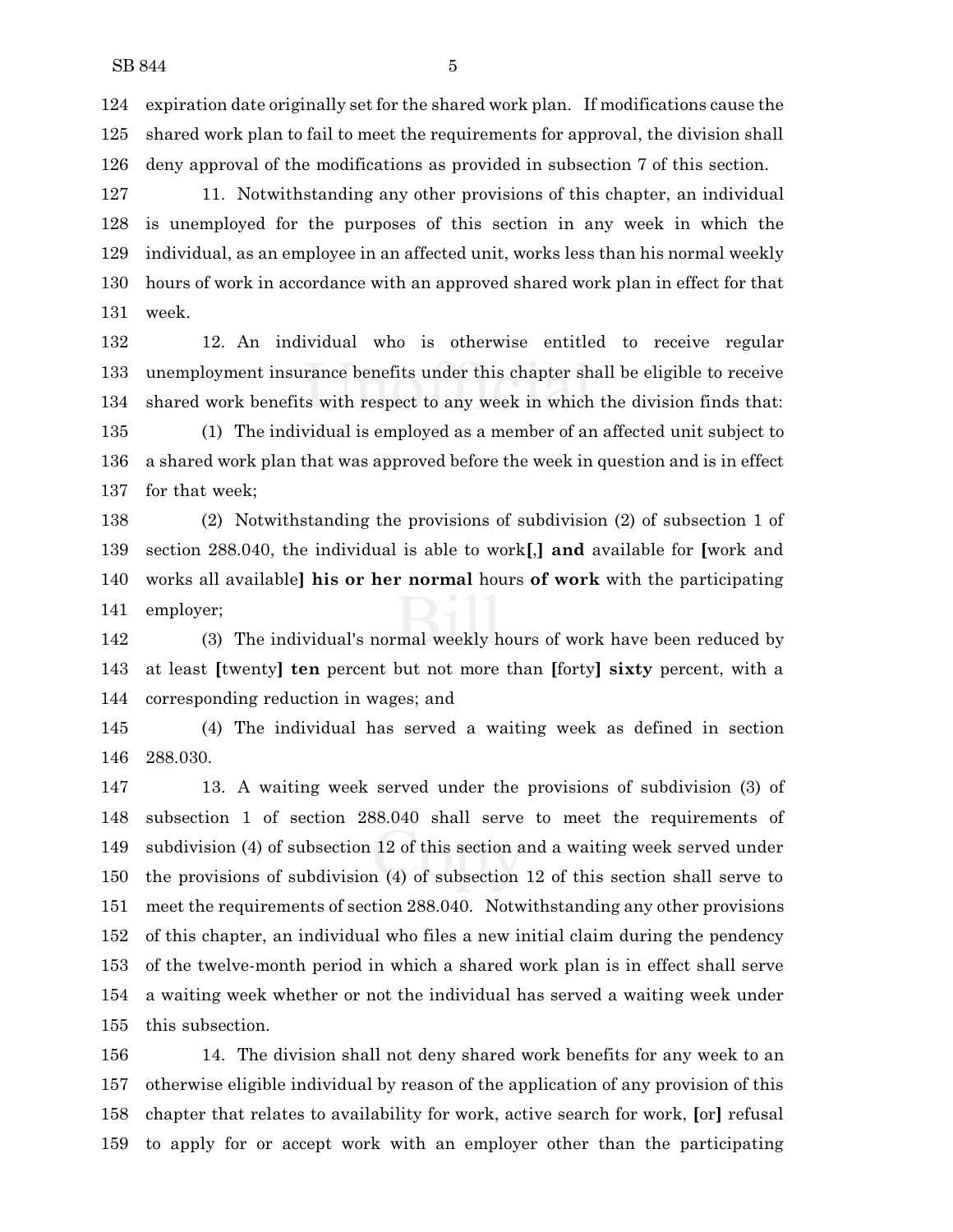employer under the plan**, or training that is approved by the director, as provided in section 288.055, such as employer-sponsored training or training funded under the Workforce Investment Act of 1998**.

 15. The division shall pay an individual who is eligible for shared work benefits under this section a weekly shared work benefit amount equal to the individual's regular weekly benefit amount for a period of total unemployment less any deductible amounts under this chapter except wages received from any employer, multiplied by the full percentage of reduction in the individual's hours as set forth in the employer's shared work plan. If the shared work benefit amount calculated under this subsection is not a multiple of one dollar, the division shall round the amount so calculated to the next lowest multiple of one dollar. **[**An individual shall be ineligible for shared work benefits for any week in which the individual performs paid work for the participating employer in excess of the reduced hours established under the shared work plan.**]**

 16. An individual shall not be entitled to receive shared work benefits and regular unemployment compensation benefits in an aggregate amount which exceeds the maximum total amount of benefits payable to that individual in a benefit year as provided under section **[**288.038**] 288.060**. Notwithstanding any other provisions of this chapter, an individual shall not be eligible to receive shared work benefits for more than fifty-two calendar weeks during the twelve-month period of the shared work plan. No week shall be counted as a week of unemployment for the purposes of this subsection unless it occurs within the twelve-month period of the shared work plan.

 17. **[**Notwithstanding any other provision of this chapter, all benefits paid under a shared work plan which are chargeable to the participating employer or any other base period employer of a participating employee shall be charged to the account of the participating employer under the plan.

 18.**]** An individual who has received all of the shared work benefits and regular unemployment compensation benefits available in a benefit year is an exhaustee under section 288.062 and is entitled to receive extended benefits under section 288.062 if the individual is otherwise eligible under that section.

 **18. If the United States Secretary of Labor determines any provision of this section to be nonconforming with federal law, the nonconforming provision shall not affect the validity of the remaining provisions of this section.**

Section B. Because of the need to conform with federal requirements for